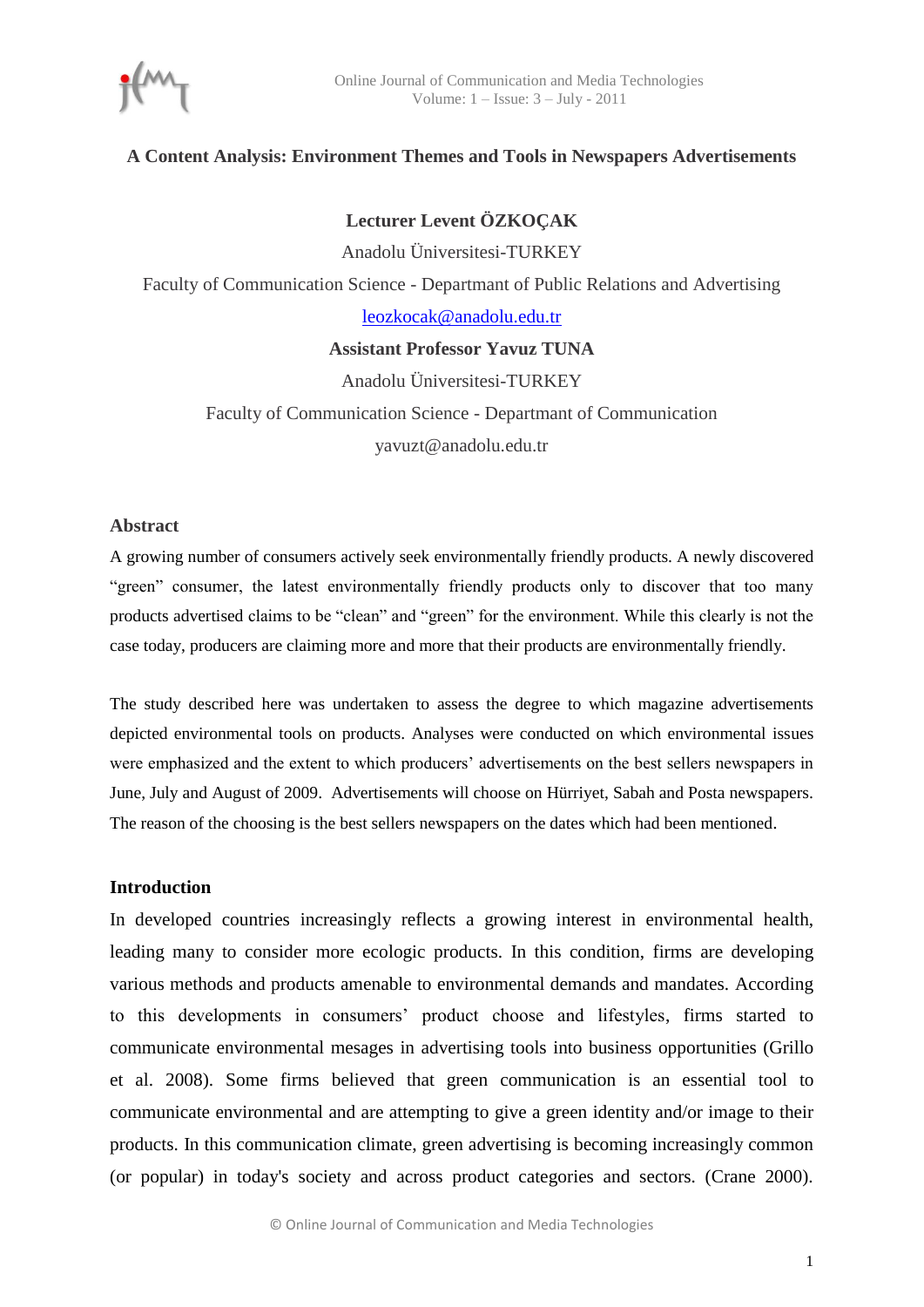

According to Anderson and Hansen (2004), consumers will choose the green products which are comparable priced. This king of product selection will come to gether emotional consumers with brands which have green company image overtime.

# **Green Advertising/Green Claims**

Green marketing and consumer behavior researchs had tried to defined consumer segments who are environmentalist and their purchase characteristics. The researchers have showed the links between demographic, psychographic, consumers' attitudes, personality, and benefits have demostrated by many studies toward environmental behavior. (Davis, 1993; Ellen et al., 1991; Granzin & Olsen, 1991; Shrum et al., 1995).

Some factors affecting environmentally behaviors were identifed by researchers: Ellen (1991) claims that consumer believes are enough to make a difference. On the other hand Davis (1993) paid attention to environmental claim specificity and emphasis. At the same time Davis believes that consumers point out the vague claims and create positive perceptions to real and truth environmental messages. According to Davis, claims should be concrete the environmental benefits and characteristics on the message. Kangun, Carlson, and Grove (1991) indicate that specific and vague claims can distinguish by consumers.

Green advertising in both television and print media is defined as any ad that meets one or more of the following criteria (Banerjee, Gulas & Iyer., 1995):

1. Explicitly or implicitly addresses the relationship between a product/service and the biophysical environment.

- 2. Promotes a green lifestyle with or without highlighting a product/service.
- 3. Presents a corporate image of environmental responsibility.

Greenwashing: In the minds of consumers and the media, green behaviors are getting more impotrant and common because of manipulated advertising. While the consumers are making purchase decisions, the products are which percieved as "green" getting more acceptable (Phillips, 1999). By this means, companies have recognized the opportunity of capitalize on consumers" desire for environmentally conscious products (Carlson, Grove, & Kangun, 1993). Although research has examined the truthfulness of environmental messages, there has been little theoretical reasoning offered for why these messages might be perceived as deceptive by consumers.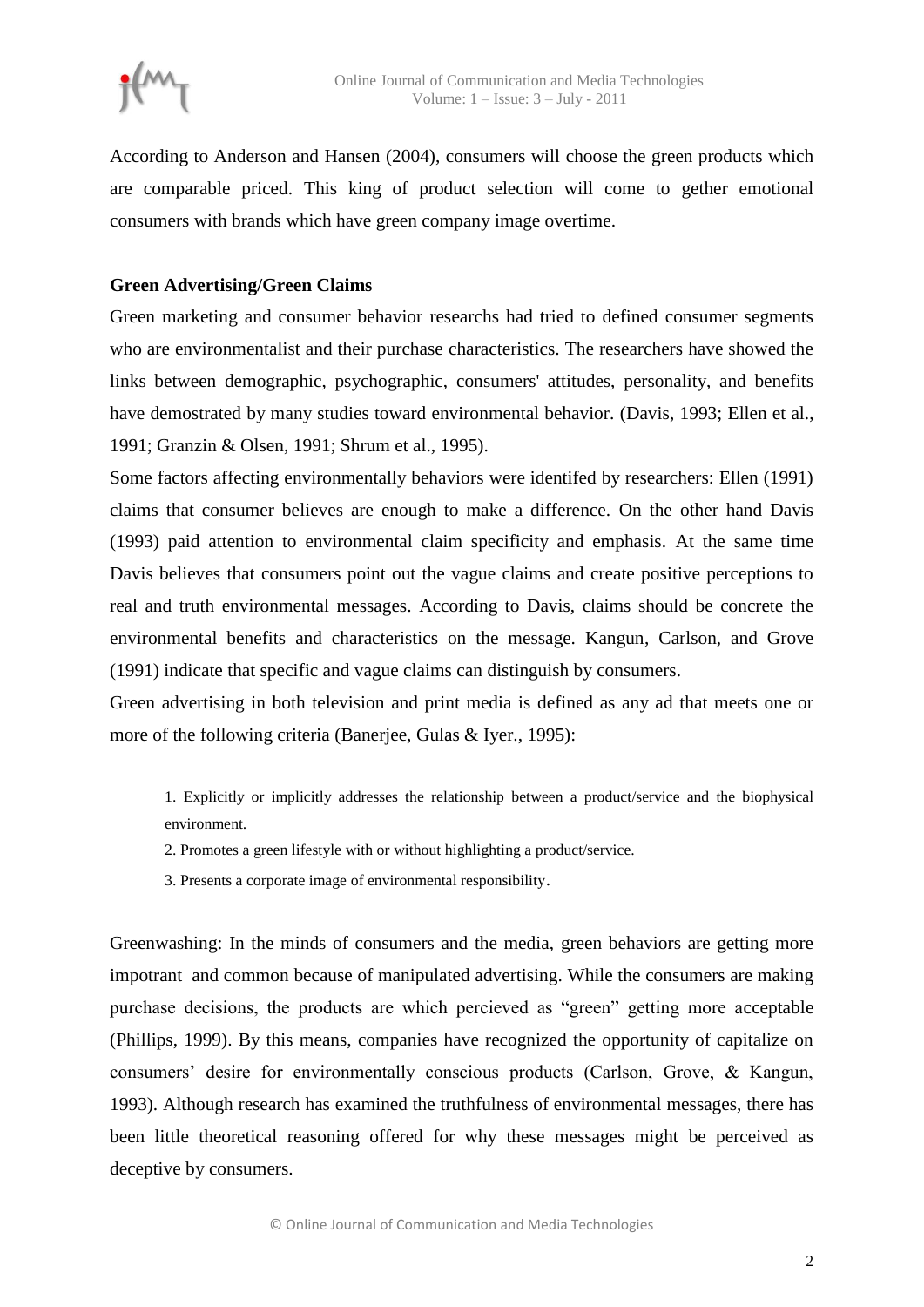

# **Using Typologies, Codes and Format**

In this study, we used three type of mesurement elements while explaining the environmental advertisements tools and themes: 1-*environmental audits*, 2-*Carlson, Grove and Kangun's claim types* and 3- *print advertising format*

# **Environmental Auditing**

Although there appears to be no universally accepted environmental auditing definition, one of the most widely accepted, by businesses, and quoted definition of environmental auditing in the UK, and the one used almost verbatim in EMAS (Eco-Management and Audit Scheme)comes from the 1989 International Chamber of Commerce (ICC) position paper on environmental auditing (International Chamber of Commerce, 1989). "A management tool comprising a systematic, documented, periodic and objective evaluation of how well environmental organisation, management and equipment are performing with the aim of helping to safeguard the environment by (Hillary, 1998):

> (i) facilitating management control of environmental practices; (ii) assessing compliance with company policies, which would include meeting regulatory requirements."

## Environmental Audit Types

Environmental audit types had been inspired by T. V. Ramachandra and Shruthi Bachamanda"s research which had prepared for Energy and Wetlands Research Group. In this study, advertisements will be consider as they described follow:

*Liabilities Audit* is often conducted as a prelude to gaining insurance cover and as a means of demonstrating the regulatory compliance.

- *Compliance Audit* is the most common form of environmental audit that is carried out, it is a verification process whereby the facility establishes the extent to which it is complying with the environmental legislation, regulations, emission limits, etc.
- *Operational risk liability audit* concentrate on the potential frequency and consequence of environmentally damaging activities in the various functions of the process. Compliance with regulation does not necessarily reduce liability due to operational risks.
- *Acquisition audits* assess the liabilities due to contaminated land and building remediation costs.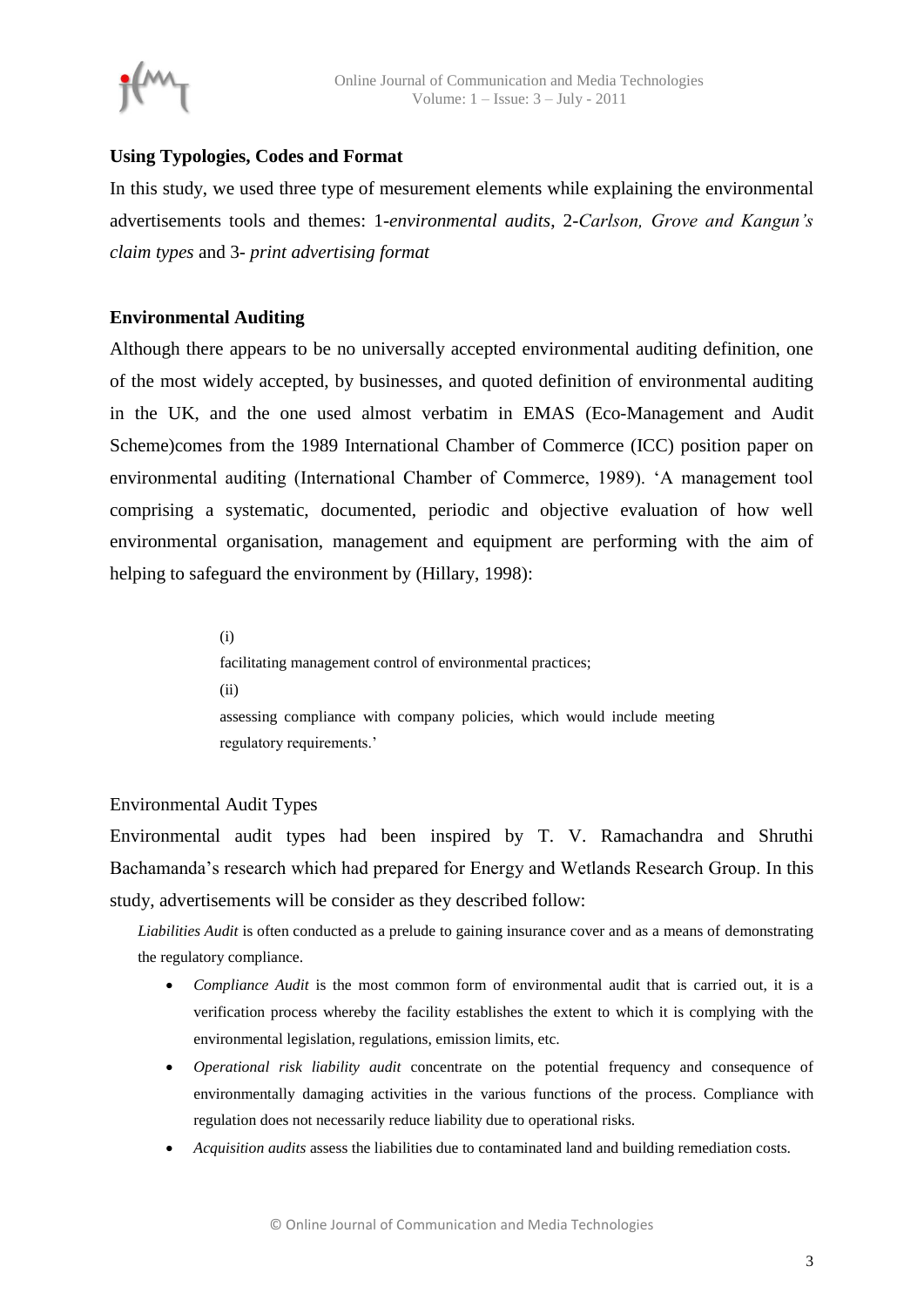

 *Health and safety audits* normally form part of Health, safety and Environment (HSE) audit and involve assessment of adequacy of personal protective equipments (safety, shoes, goggles, helmets, etc.), emergency preparedness and disaster management plans.

*Management Audit* pays considerable attention to management systems as they are a guide to how effectively and efficiently the operations runs

- *A corporate audit* is initiated by the main Board of a parent company and is concerned with the organisation structure, roles and responsibilities, policy implementation, awareness and communication. It is carried out as a reassurance to the main Board that their aims and objectives are being implemented throughout the corporate structure.
- *Management systems audit* are carried out to check the systems against the policy and standards such as British standard 7750 or ISO 14001.
- *Policy audit* is carried out to review and reassess the relevance of the policy in the light of developments (legal, technical, financial) within the organisation and outside.
- *Issues audit* is carried out to establish environmental management plan and targets.

*Activities audit* cover auditing of select technical and management issues.

- *Environmental site audit* examines all aspects of the facilities performance with respect to the environment. It combines most of the elements of other types of environmental assessment and when undertaken in depth involve considerable time and cost.
- *The waste audits* are of two types. The first identifies and quantifies waste streams and is a precursor to both waste minimisation programmes. The second type assesses waste management practice and procedures.
- *Product audits* cover several aspects of their environmental impacts through design, manufacture, use and disposal. Such audits are pre-requisites for identifying environmentally friendly products for "Green labelling".
- *Cross boundary audits* assess activities, which cut across departments or business units. Transport and supply chain are such examples.

## **Format for Print Advertising**

In print advertising, the key format elements are the visual(s), headlines, subheads, body copy, slogans, logos and signitures. Copywriters can correlate the visual, headline and subhead to the attention step of the creative pyramid. The interest step typically corresponds to the subhead and the first paragraph of the body copy. Body copy handles credibility and desire, and the action step takes place with the logo, slogan and signiture block. We can show the componenets od print advertisind as folow (Arens, 1999):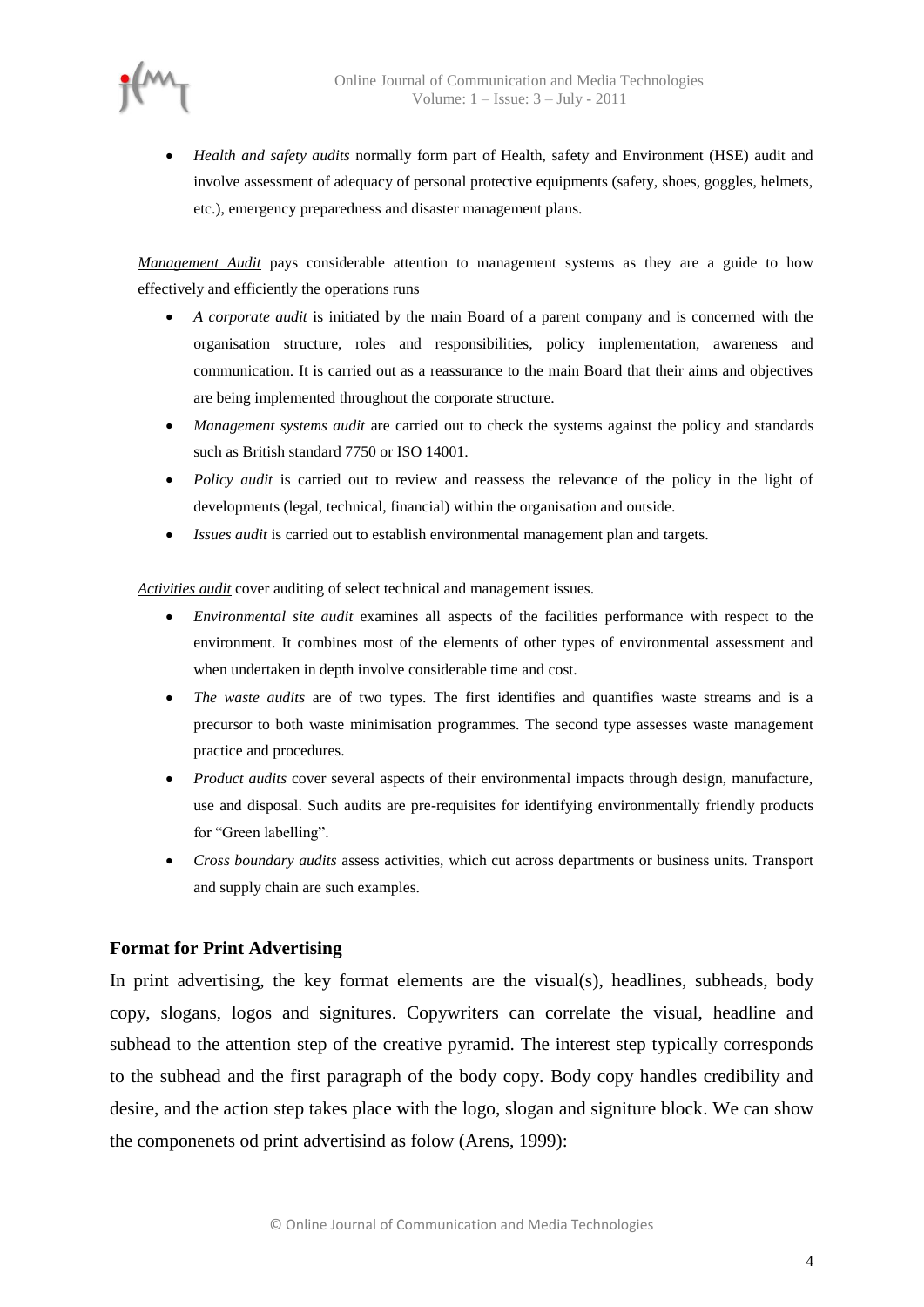

## Headlines

The headline contains the words in the leading position in the advertisement – the words that will be read first anda re situated to draw the most attention. That's why headlines usually appear in larger type than other parts of the ad.

# Subhead

The subhead is an additional smaller headline that may appear above the headline or below it. A subhead above the headline, called a kicker, is often underlined. Subheads may also appear in body copy. Subheads are usually set smaller than the headline but larger than the cody cop yor text. Subheads are important for two reason: most people read only the headline and subheads, and subheads usually support the interest step best

# Body Copy

The advertiser tells the complete sales story in the body cop yor text. The body copy copmries the interest, credibility, desire and often even the action steps. It is a logical continuation of the headline and subheads, set in smaller type. Body copy covers the features, benefits, and utility of the product and services.

## Slogans

Many slogans begin as successful headlines. Slogans have two basic purposes: to provide continuty to a series od ads in a campaign and the reduse an advertising message strategy to a brief, repeatable, and memorable positioning statements. Through continuous use, they become standart statements, not just in advertising but for sales people and company employees.

# Seals, Logos, and Signitures

A seal is awarded only when a product meets standards established by a particular organization. Science these organizations are recognized authorities, their seals provide an independent, valued endorsement for the advertiser's product. Logos and signature cuts are special designs of the advertiser"s company or product name. They appear in all company ads and, give the product individualty and provide quick recognition at the point of purchase.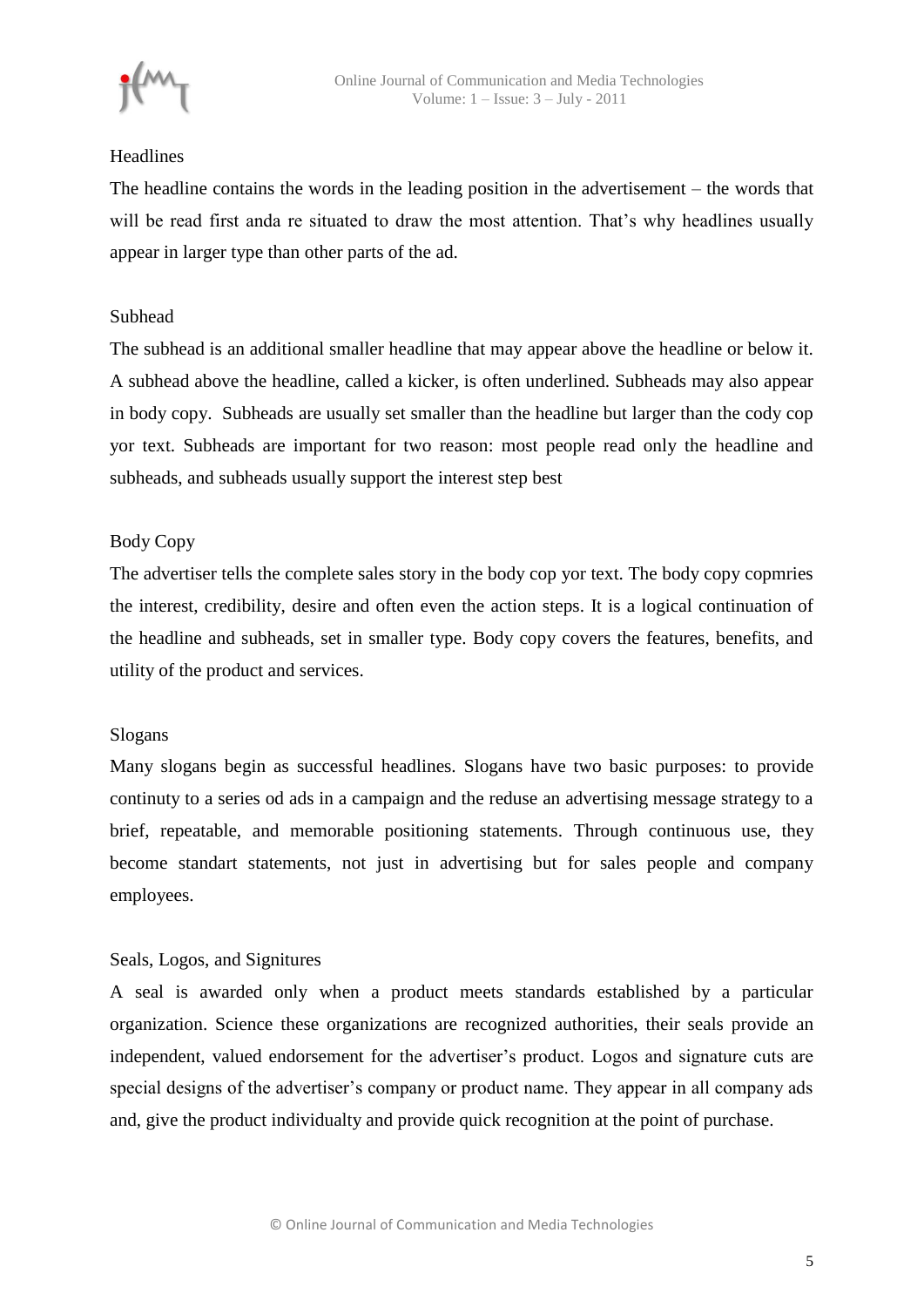

#### **Figure1: Attention Pyramid in Print Advertising**



Reference: Arens, W.F. (1999). Contemporary Advertising. McGraw-Hill, International Adition, p:382

## **Carlson, Grove and Kangun's claim types**

In this measurement element, claim types (Carlson, Grove and Kangun, 1993) which is also called Matrix Method Approach, consists of claim type and the presence of misleading and/or deceptive content among the claims. According to this approach types had been considered its contents:

## **Types of Environmental Advertising Claims**

*Product Orientation:* The claim focuses on the environmentaily friendly attributes that a product possesses.

Example: This product is biodegradable."

*Process Orientation:* The claim deals with an organization's internal technology, production technique and/or disposal method that yields environmental benefits.

Example: "Twenty percent of the raw materials used in producing this good are recycled."

*Image Orientation:* The claim associates an organization with an environmental cause or activity for which there is broad-based public support.

Example (a): "We are committed to preserving our forests."

Example (b): "We urge that you support the movement to preserve our wetlands."

*Environmental Fact:* The claim involves an independent statement that is ostensibly factual in nature from an organization about the environment at large, or its condition.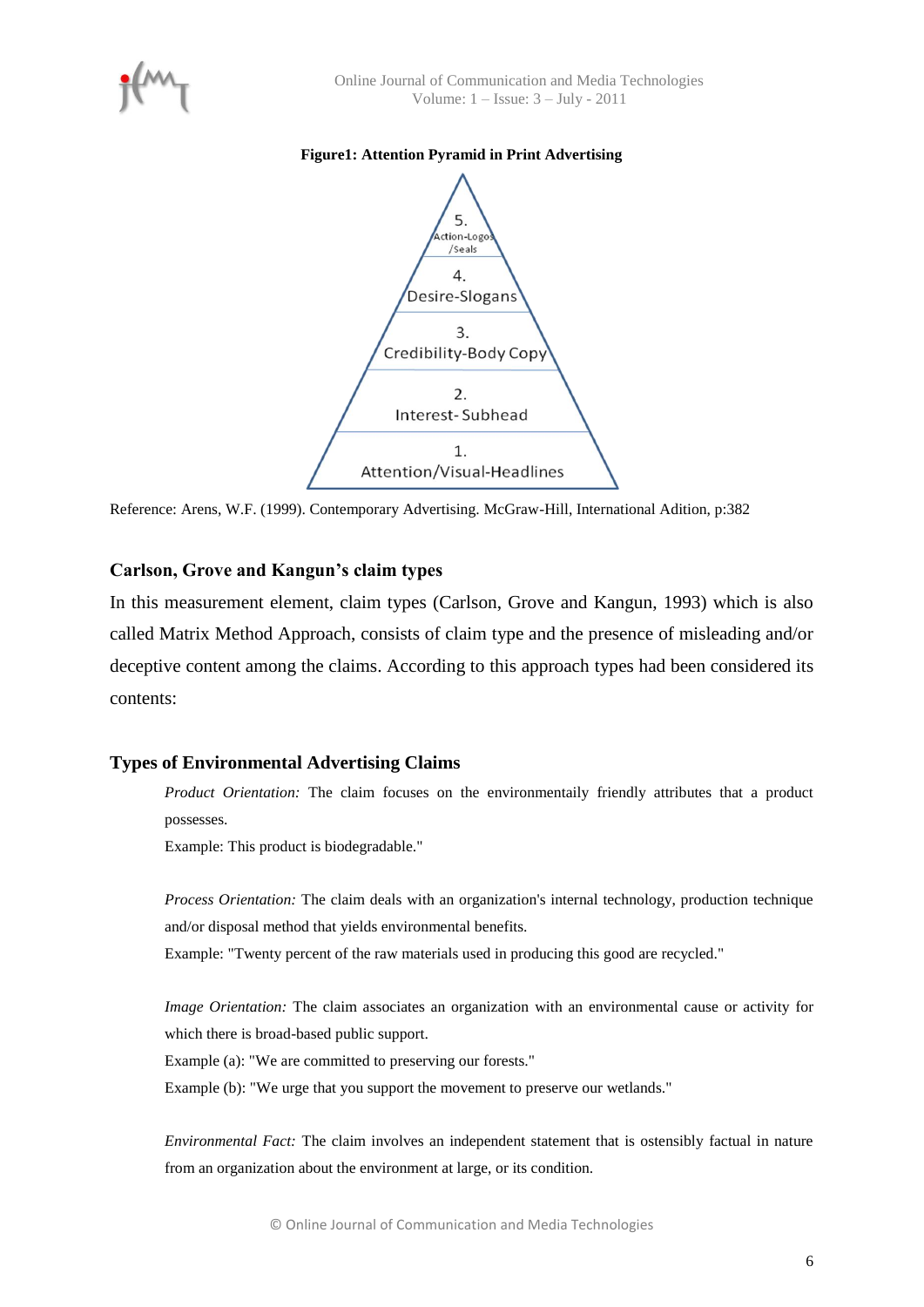Example: "The world's rain forests are being destroyed at the rate of two acres per second."

## **Misleading/Deceptive Categories of Environmental Advertising Claims**

*Vague/Ambiguous:* The claim is overly vague or ambiguous; it contains a phrase or statement that is too broad to have a clear meaning. Example: "This product is environmentally friendly."

*Omission:* The claim omits important information necessary to evaluate its truthfulness or reasonableness.

Example: "This product contains no CFCs." (when in fact it contains other environmentally harmful chemicals)

*False/Outright Lie:* The claim is inaccurate or a fabrication. Example: "This product is made from recycled materials." (when in fact it is not)

## **Research Questions**

As green advertising has been gaining more and more importance recently, researchers are wondering how its applications are implemented. In this respect, research questions have been formed as follows:

- 1. What is the role of environmental audit systems in green advertising?
- 2. How misleading/deceptive and claims are used in environmental advertising claims?
- 3. At what attention level are environmental advertising given?

## **Method**

The method of content analysis is used to measure how environmental audit systems are used in green advertising. Together with this method, coders will also evaluate how claims are applied. Particular attention was devoted in our research design to the criteria of objectivity, systematization, sampling methods, and reliability that are used to ascertain the excellence of content analysis research (Kassarjian 1977).

First of all, in this research, which resources are going to be used to obtain the environmental advertisements is determined. In this respect, samples obtained from Hurriyet, Sabah, and Posta newspapers within the period of June-August, 2009. These newspapers had the highest number of prints within this period. Newspapers' circulation reports had got from YaySat distribution agency.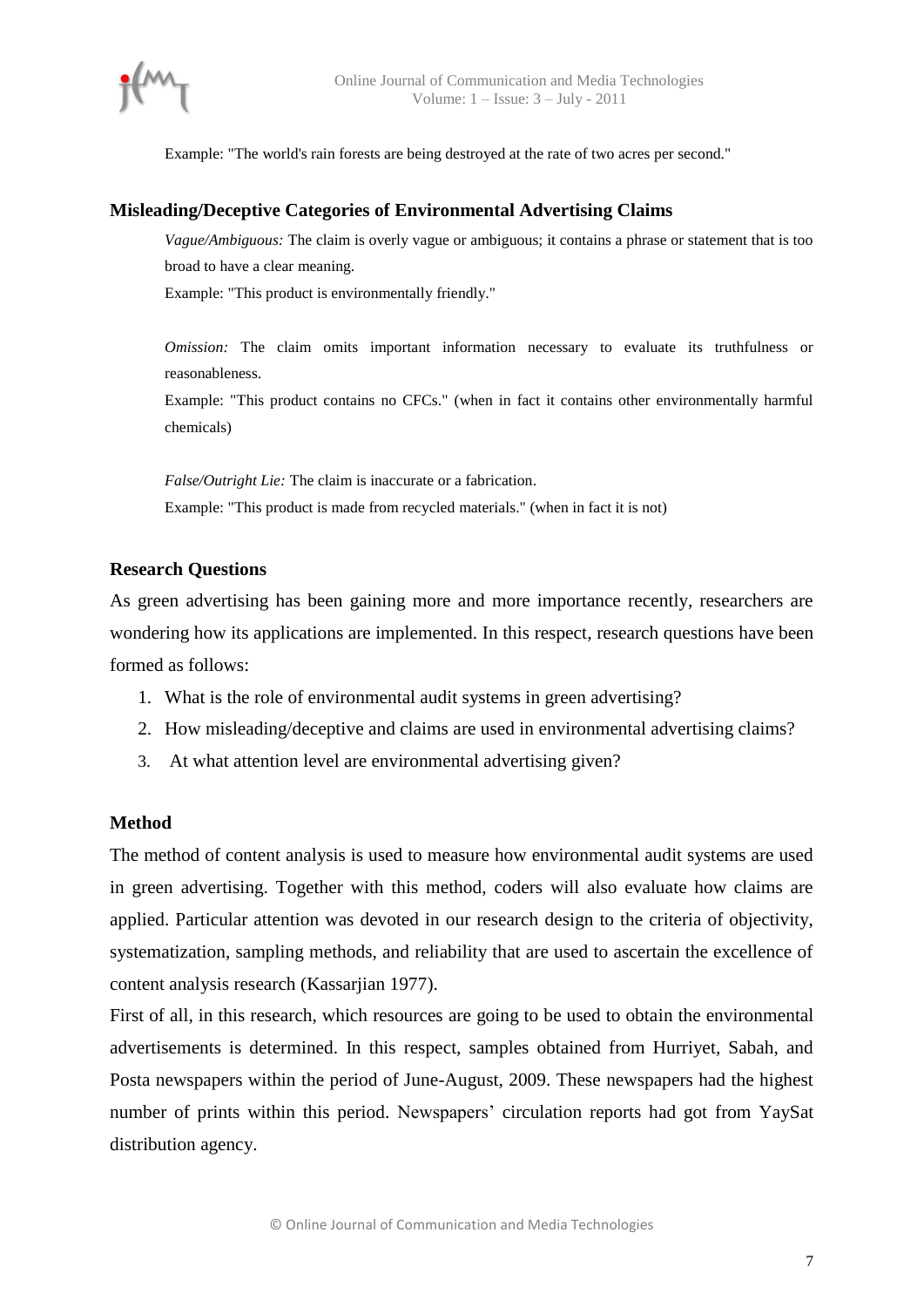| ZAMAN*          | 789.807 | 700.481 | 648.612 |
|-----------------|---------|---------|---------|
| <b>POSTA</b>    | 521.445 | 517.823 | 545.127 |
| <b>HÜRRİYET</b> | 461.309 | 491.016 | 492.985 |
| <b>SABAH</b>    | 341.148 | 332.822 | 362.679 |

#### **Table1: Newspapers' Circulation<sup>1</sup>**

#### **Table 2: Data Distributions in Newspapers**

|                 | June | July | Agust | TOTAL |
|-----------------|------|------|-------|-------|
| <b>HURRIYET</b> | 2120 | 2089 | 1857  | 6066  |
| <b>SABAH</b>    | 1425 | 1312 | 1272  | 4009  |
| <b>POSTA</b>    | 1189 | 1141 | 1106  | 3436  |
| Total           | 4734 | 4542 | 4235  | 13511 |

After determining which environmental advertisements are going to be studied, the next step is to train coders about this research. Three post-graduate students from department of Public Relations and Advertising, Faculty of Communication Science, Anadolu University are the coders. The coders have been trained on environmental audits, environmental advertising claims, and print advertising attention levels. After the training, the coders were asked to code the advertisements sample with respect to subject and purpose.

## **Data Collection**

 $\overline{a}$ 

As mentioned above, the sample has been obtained from the newspapers that had the highest number of prints within the sample period. The contents of 13511 advertisements have been searched for whether statements about environmental audits, environmental symbols, and environmentalist concepts and themes are present. Advertisements within the sample period have been obtained by using "PR Net m-suite Beta v1.0" [\(http://msuite.prnet.](http://msuite.prnet/)) program which our department is a member of. It is possible to virtually reach all the news and advertisement contents with this program. According to the search results, the number of environment, environmentalism, and environmentally focused social advertisements is only 55. Finding have been evaluated based on these 55 advertisements. The frequency distributions of the goods and services categories of environmental advertisements and sectors are given in Table3 and Table4, respectively. The content analysis of the attention level of environmental

Zaman newspaper has not been considered because of it's distribution differences from other newspapers. Zaman circulation is counted according to it's members.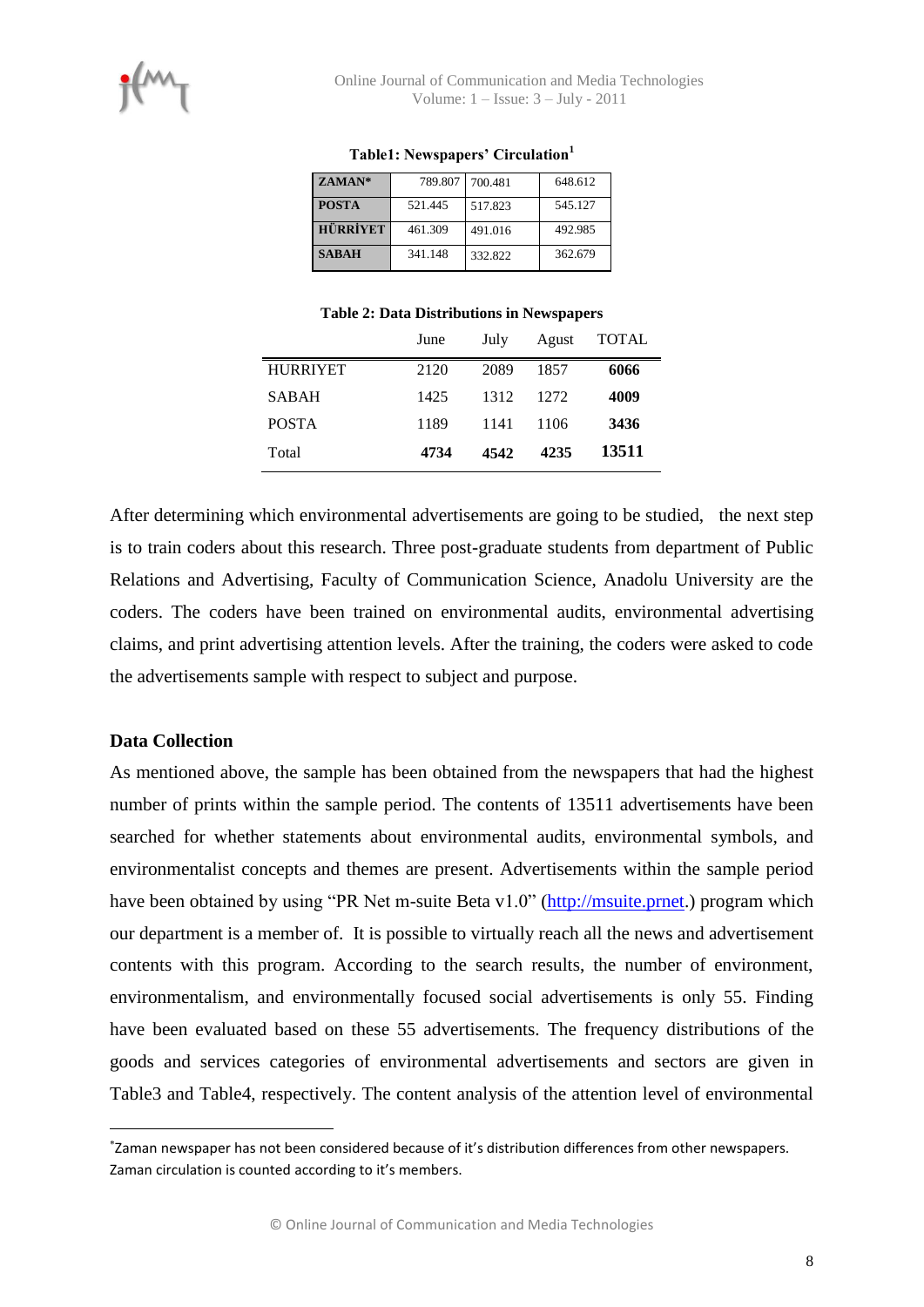

advertisements has not been implemented, and coders were asked to sort statements about environment with respect to the region that they were seen in.

|       |         | Frequency | <b>Valid Percent</b> | <b>Cumulative Percent</b> |
|-------|---------|-----------|----------------------|---------------------------|
| Valid | product | 50        | 90.9                 | 90.9                      |
|       | service |           | 9.1                  | 100.0                     |
|       | Total   | 55        | 100.0                |                           |

| <b>Table3: Products or Sevices</b> |
|------------------------------------|
|                                    |

|       |            | Frequency      | Valid Percent | <b>Cumulative Percent</b> |
|-------|------------|----------------|---------------|---------------------------|
| Valid | automobile | 18             | 32.7          | 32.7                      |
|       | Bank       | $\overline{4}$ | 7.3           | 40.0                      |
|       | home       | 18             | 32.7          | 72.7                      |
|       | combi      | $\overline{2}$ | 3.6           | 76.4                      |
|       | fuel-oil   | 5              | 9.1           | 85.5                      |
|       | softdrink  | $\overline{c}$ | 3.6           | 89.1                      |
|       | electronic | $\overline{4}$ | 7.3           | 96.4                      |
|       | candy      | 1              | 1.8           | 98.2                      |
|       | other      | 1              | 1.8           | 100.0                     |
|       | Total      | 55             | 100.0         |                           |
|       |            |                |               |                           |

#### **Table4: Product/services chategories**

## **Findings**

Reliability and Assignment of Claims

An intercoder reliability coefficient described in Perreault and Leigh (1989) was calculated for the judges' evaluations of ad claims for each typology. This statistic is sensitive to reliability differences which arise from varying the number of classification categories and is considered to be superior to other traditional and more widely used meastires of interjudge reliability such as Cohen's Kappa (Perreault and Leigh 1989). Coefficient scores of .87 and .89 were obtained for the claim type and misleading deceptive typologies and score of .84 was obtained for environmental audits.

## Differences Among Categories

When the contents of the advertisement claims have been analyzed, components of the advertisements have been divided as product, process and image. The component of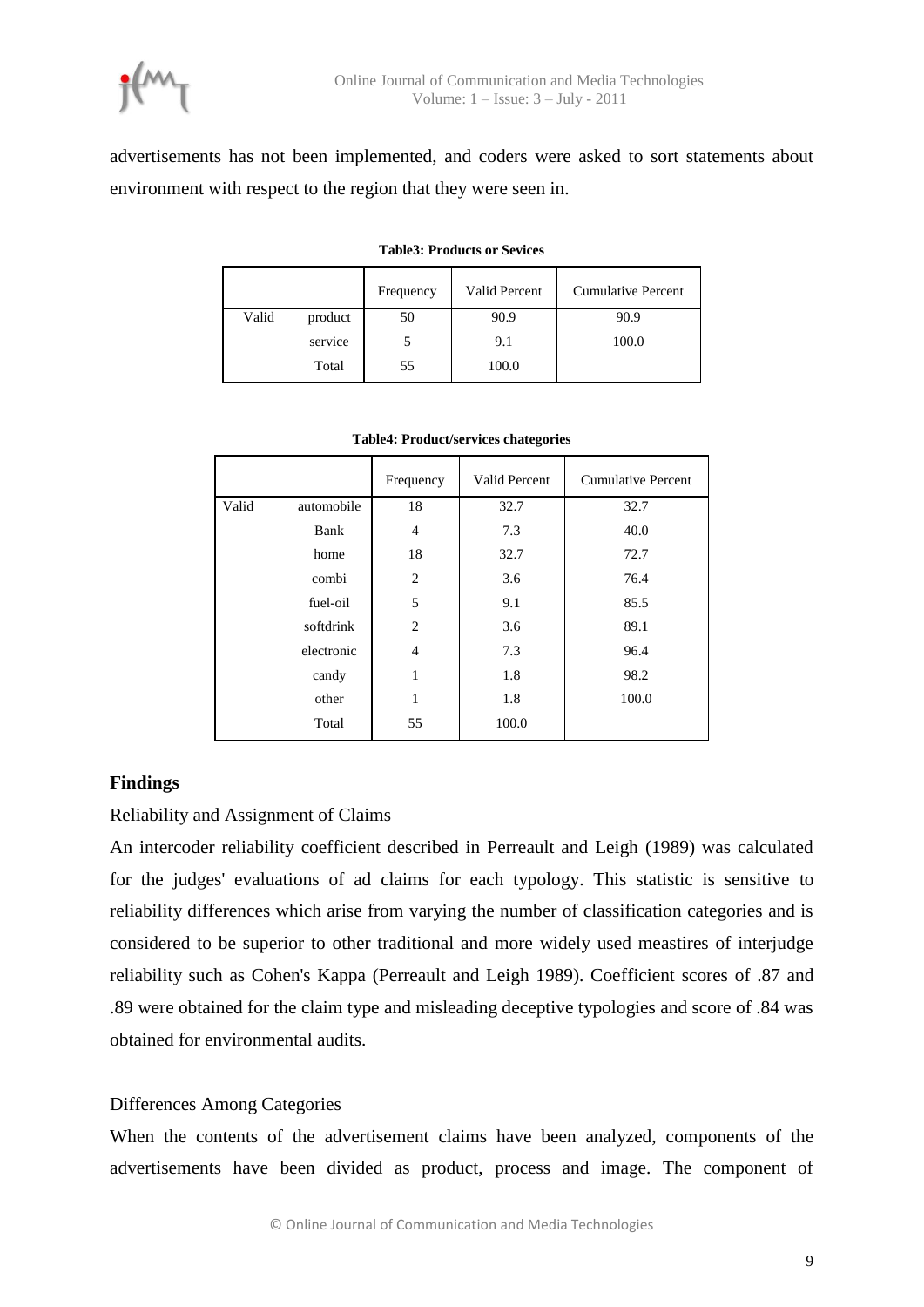

environmental fact has been emphasised very little. In the component of misleading/decetive claims, vague/ambiguous claims have gotten all the votes (n.15), and no other components have been observed. The vague/ambiguous claims have been observed to be divided into the process and image components. When we look at the ratios of the votes for the promises of the process (n.21) and image (n.15) and the vague/ambiguous (21/7 and 15/7), the advertisement claims" persuasiveness or deceptiveness is at worring levels. Although the sample size is so small that it cannot be even expressed as a percentage, it gives us a clue about the current condition of green advertising.

|                  |                | <b>Advertising Claims</b> |          |                |           |  |  |  |  |  |
|------------------|----------------|---------------------------|----------|----------------|-----------|--|--|--|--|--|
|                  |                | Product                   | Process  | Image          | Env. Fact |  |  |  |  |  |
|                  |                | (n:18)                    | (n:21)   | (n:15)         | (n:1)     |  |  |  |  |  |
|                  | Vague/         |                           |          |                |           |  |  |  |  |  |
|                  | ambiguous(15)  | 1                         | 7        |                | $\theta$  |  |  |  |  |  |
| Misleading/      | Omision        |                           |          |                |           |  |  |  |  |  |
| <b>Deceptive</b> | (0)            | $\theta$                  | $\theta$ | $\theta$       | $\theta$  |  |  |  |  |  |
|                  | Falce/         |                           |          |                |           |  |  |  |  |  |
|                  | outright $(0)$ | $\Omega$                  | $\Omega$ | $\overline{0}$ | $\theta$  |  |  |  |  |  |

**Table5: Relation of Misleading/Deceptive and Claims**

On the other, when we analyzed the advertisements in terms of environmental audits, it is not hard to conclude that the audit themes are centered around the component of activities audit. We can argue that the result of having 26 advertisements in this audit is due to the producers' willingness to emphasise the sensitivity of their products to the environment. However, when we look at the contents and themes of the advertisements, we see that the "saving" is the most emphasised aspect. That is, advertisements' "cheap product" statements and green theme combination motivates the consumers to contribute to the environment by staying in their own budget limits To summarize, at this level it is about personal budget. On the hand, we see that compliance audit supports this analysis. Along with the economic promises, the content of advertisement includes the message that the rules about enverimental legislation, regulations, emission limits are complied by the institutions or the corporations. The number of advertisements in the management audits component (n.11) gives us an idea about the institutions' or the corporations' level of awereness of social responsibility especially given the fact that the environmental problems are brougth up during the summer. In summary, the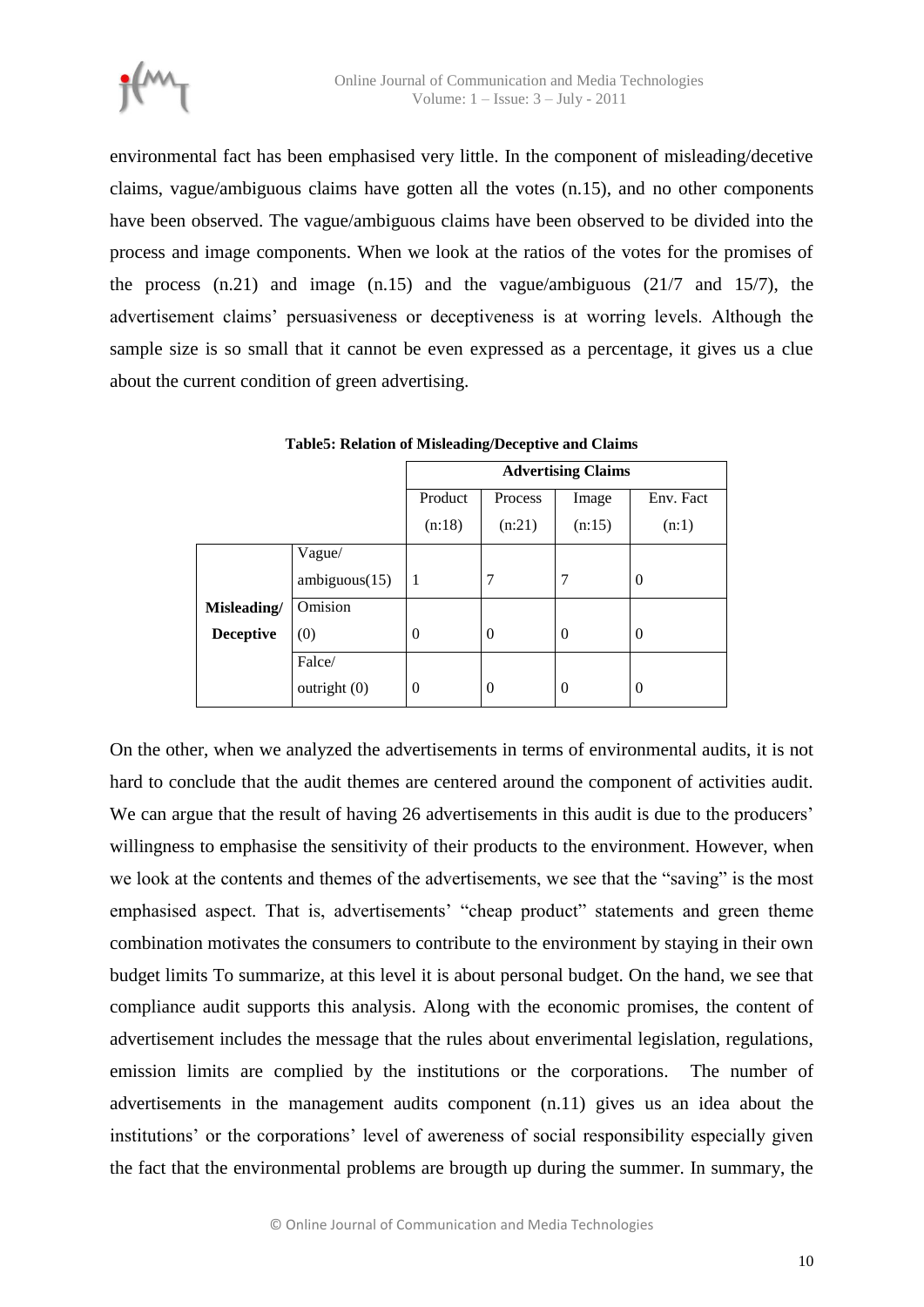

results show that the advertisements in the sample chosen, are designed according to compatibility of the goods and services to the level of environmental sanctions.

|              |            | Management Audit |             |              |           | <b>Activities Audit</b> |                |               |       |              |         |                    |
|--------------|------------|------------------|-------------|--------------|-----------|-------------------------|----------------|---------------|-------|--------------|---------|--------------------|
|              | Compliance | Operational      | Acquisition | Health and   | Corporate | Systems                 | Policy         | <b>Issues</b> | Site  | Waste        | Product | Cross-<br>boundary |
|              | Audit      | Risk Audit       | Audit       | Safety Audit | Audit     | Audit                   | Audit          | Audit         | Audit | Audit        | Audit   | Audit              |
| $\mathbf{n}$ | -11        | $\theta$         |             | -0           | 5         |                         | $\Omega$       | 5             | 5     | $\Omega$     | 26      |                    |
| $\%$         | 20         | $\Omega$         | 1,8         | $\mathbf{0}$ | 9,1       | 1,8                     | $\overline{0}$ | 9,1           | 9,1   | $\mathbf{0}$ | 47,3    | 1,8                |
|              | %21,8      |                  |             |              |           | %20,0                   |                |               | %58,2 |              |         |                    |

**Table6: Environmental Audits in Advertisements** 

At the advertising attention level which has been mentioned in research questions, messages were very nearly hide. Environmental advertisements are placed 3rd, 4th and 5th in the attention pyramid. This finding shows us the corporates give more attention their product images then their corporate images.

|       |   |             | Attention area |             |        |             |        |             |        |             |        |                   |
|-------|---|-------------|----------------|-------------|--------|-------------|--------|-------------|--------|-------------|--------|-------------------|
|       |   |             | Area 1         |             | Area 2 |             | Area 3 |             | Area 4 |             | Area 5 |                   |
|       |   | $\mathbf n$ | $\%$           | $\mathbf n$ | $\%$   | $\mathbf n$ | $\%$   | $\mathbf n$ | $\%$   | $\mathbf n$ | $\%$   |                   |
| Coder | 1 | 19          | 15             | 18          | 14     | 34          | 27     | 30          | 23     | 27          | 21     |                   |
|       | 2 | 19          | 16             | 18          | 15     | 42          | 35     | 23          | 19     | 17          | 15     |                   |
|       | 3 | 20          | 16             | 22          | 18     | 34          | 28     | 27          | 22     | 19          | 16     |                   |
|       |   | 58          |                | 58          |        | 110         |        | 80          |        | 63          |        | <b>Total: 369</b> |
|       |   |             | 15,6           |             | 15,6   |             | 30,0   |             | 21,4   |             | 17,4   | <b>Total: 100</b> |

#### **Table7: Attention Levels of Claims and Statements**

#### **Conclusion**

Suprisingly, researchers have found 55 environmental advertisements in 13511 advertisements. In spite of growing interest in environmental advertising in western culture, we withnessed the level of environmental advertesment as a number in our country in first step. According to this number of advertising, it is very hard to generalize the findings all over the environmental advertisements. But in 55 advertisements, it is possible to find some presumptions for future or present stuation in this advertising sector. On the other hand, we have seen the mesages as personal bugdet or economy. Expecially disposal statements are directing the consumers to expense for disposal way, not for he environment. Also, this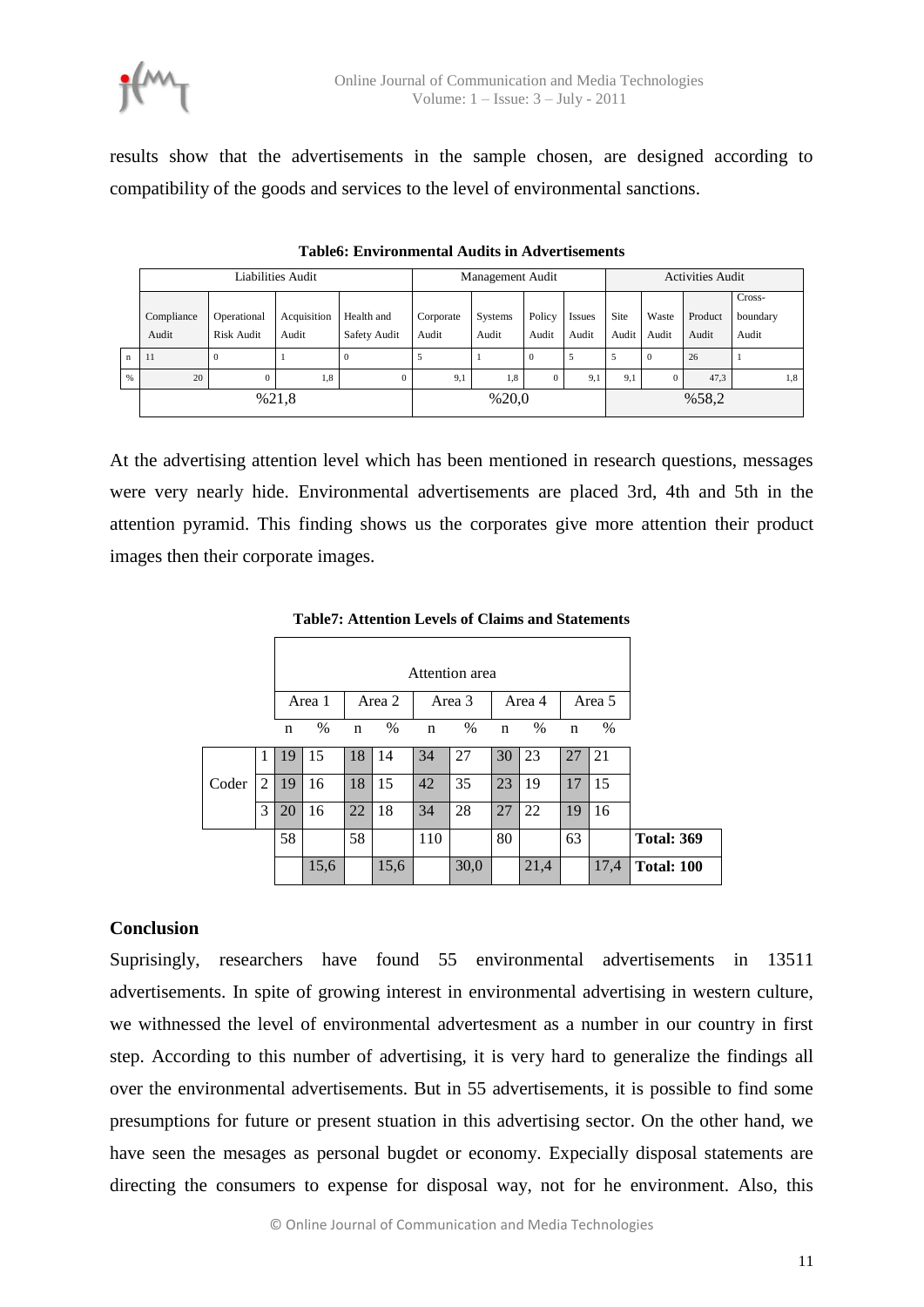

statements or mesages are the evidences for he procuders as an economic, not environmentalist. It is possible to say that environmentalist approachs or statemensts are so mousy or hidden by looking the data in attention levels of claims and statements. On the other hand Davis' belief about that "consumers point out the vague claims and create positive perceptions to real and truth environmental messages" should be consider at the level of misleading/deceptive message in 55 advertisements. At the condition of lack of evrironmental advertisements, this level of misleading/deceptive claims will make less believeable environmental advertisement in our country. This consequence will affect the real envronmetalist corporations" communication effort.

## **References**

- Anderson, R. and E. Manscn. (2004). Determining Consumer Preferences for Eeolabeled Forest Products: An Experimental Approach. .1. of Forestry IO2(4):28-32.
- Arens, W.F. (1999). "Contemporary Advertising". McGraw-Hill, International Adition, p:382
- Banerjee, S., Gulas, C. S. & Iyer, E. (1995). Shades of Green: A Multidimensional Analysis of Environmental Advertising. *Journal of Advertising, Volume XXIV, Number 2*
- Carlson, A., Grove, S. J., & Kangun, N. (1993). A content analysis of environmental advertising claims: A matrix method approach. *Journal of Advertising, 22*(3), 27-39.
- Crane, A. (2000). Facing the backlash: Green marketing and strategie reorientation in the l9Ws. *Journal of Strategic Marketing*. 8(3):277-296.
- Davis, J. J. (1993). Strategies for environmental advertising. *Journal of Consumer Marketing, 20,* 19-36.
- Ellen, P. S., Wiener, J. L., & Cobb-Walgren, C. (1991). The role of perceived consumer effectiveness in motivating environmentally-conscious behaviors. *Journal of Public Policy and Marketing, 10,* 102-11
- Fischer, C., Parry, I., Aguilar, F. & Jawahar, P. (2005). *Corporate Codes of Conduct: Is Common Environmental Content Feasible?.* Resources fot the future Conducted for the Foreign Investment Advisory Service of the World Bank Group. Discussion Paper  $05-09.$
- Ginsberg, J.M. and P. Bloom. (2004). Choosing the right green marketing strategy. *MIT Sloan Management Review*. l(46):79-84.

Granzin, K. L., & Olsen, J. E. (1991).Characterizing participants in activities